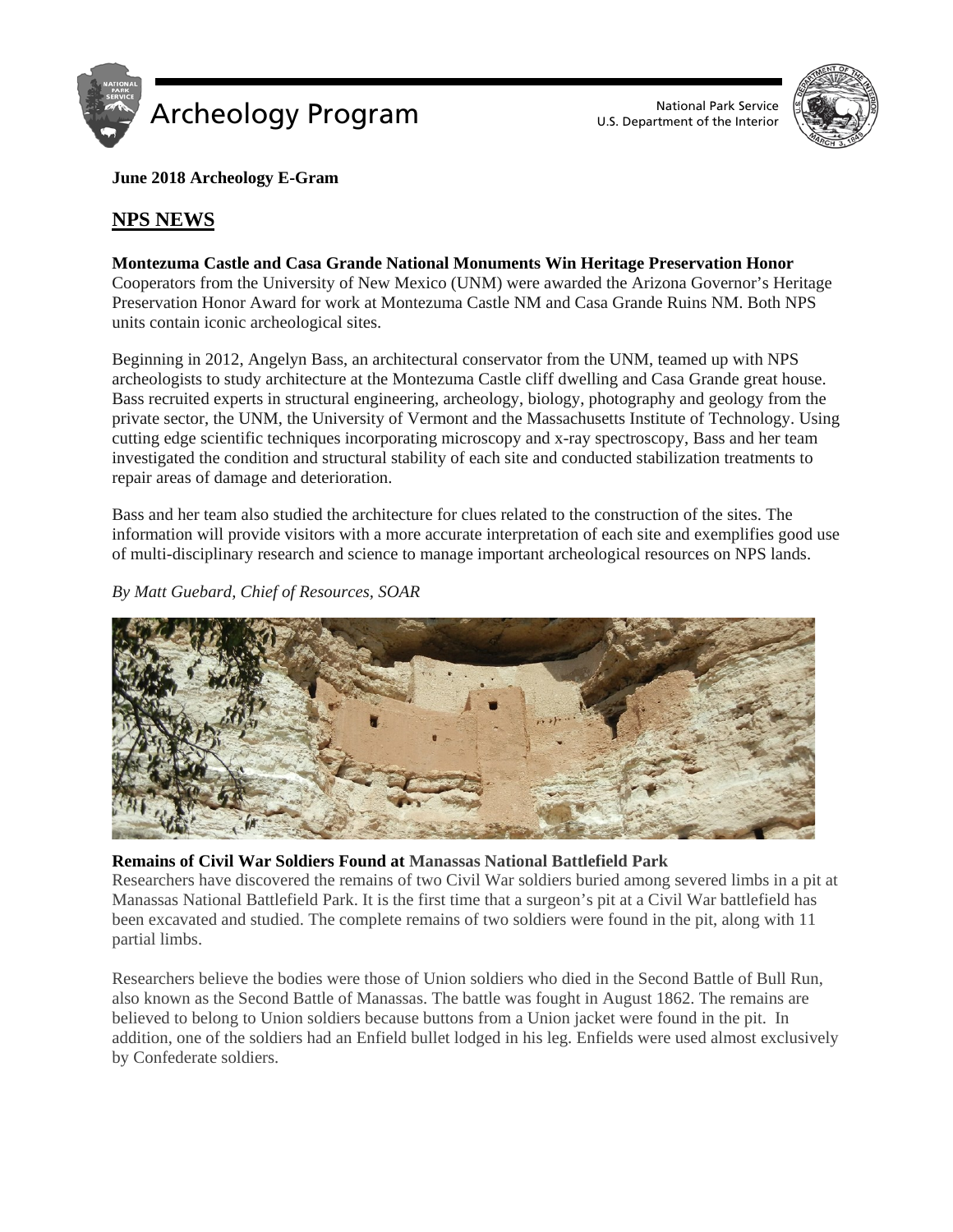The Enfield bullets also provide a key clue that the pit is from the second Bull Run battle, not the first. Those bullets were not yet in use during the first Bull Run battle, which was the first major battle of the war. The location of the pit also fits with the battle lines from the second battle.

*By Matthew Barakat, Associated Press*

# **FEDERAL NEWS**

#### **Western Kentucky Man Sentenced to Prison for Federal Archeological Violations**

U.S. District Judge Greg N. Stivers sentenced Gary Womack, age 60, from Woodburn, Kentucky, to 15 months imprisonment for 3 felony violations of the federal Archaeological Resources Protection Act (ARPA). Womack had previously pleaded guilty to the violations on March 8, 2018. Womack also pled guilty to two additional counts of trafficking in archeological resources from the western United States. The case resulted from a three-year undercover investigation by NPS, based upon allegations that Womack possessed human remains which originated from Mammoth Cave NP.

The investigation revealed Womack's dealings in artifacts removed from Native American graves in caves and rock shelters in south-central Kentucky; and burials along the Ohio and Mississippi Rivers. Womack also dealt in artifacts from the so-called "G.E. Mound" case prosecuted in the Southern District of Indiana in 1992. Artifacts recovered from that case were supposed to have been returned and re-buried; however, Womack purchased artifacts from the previous prosecution in 2015 in Indiana for \$2,500, and transported them to Kentucky, where a portion of them were sold to the undercover federal agent. All artifacts in the case have been recovered and will be repatriated according to NAGPRA.

In sentencing, Judge Stivers told Womack that he was disturbed that the defendant had chosen to dig the graves of the ancestors of Native Americans for profit and had done so while being fully aware of the laws he had chosen to violate. A letter from Ben Barnes, Second Chief of the Shawnee Tribe, of Miami, Oklahoma, was read at the sentencing hearing. The letter states, in part: "The remains that are within the soils of our original homelands contains the hallowed remains of human beings, our ancestors. We would urge the court to send a message to all those what would desecrate a grave, that ARPA violators will be prosecuted to the fullest extent of the law."

This case was prosecuted by Assistant United States Attorney Randy Ream. The FBI assisted NPS agents throughout the investigation.

**New Mexico State University Studies Oregon Mountains- Desert Peaks National Monument** A team of anthropologists, geologists, biologists and geographers from New Mexico State University (NMSU) is helping the New Mexico BLM by locating and recording natural and cultural resources on the Organ Mountains-Desert Peaks National Monument. Archeologists from NMSU's Anthropology Department will be studying cave sites and other evidence of past human habitation in the area.

The multi-disciplinary research is funded through a five-year grant from the BLM, which will use the information collected by the team to better manage these resources. The grant results from a memorandum of understanding negotiated between the BLM and NMSU researchers in 2016. The intent of the MOU is to establish NMSU faculty as "subject matter experts on call" to conduct research needed to help BLM develop a Resource Management Plan for the monument.

#### *From story by Billy Huntsman, Sun-News*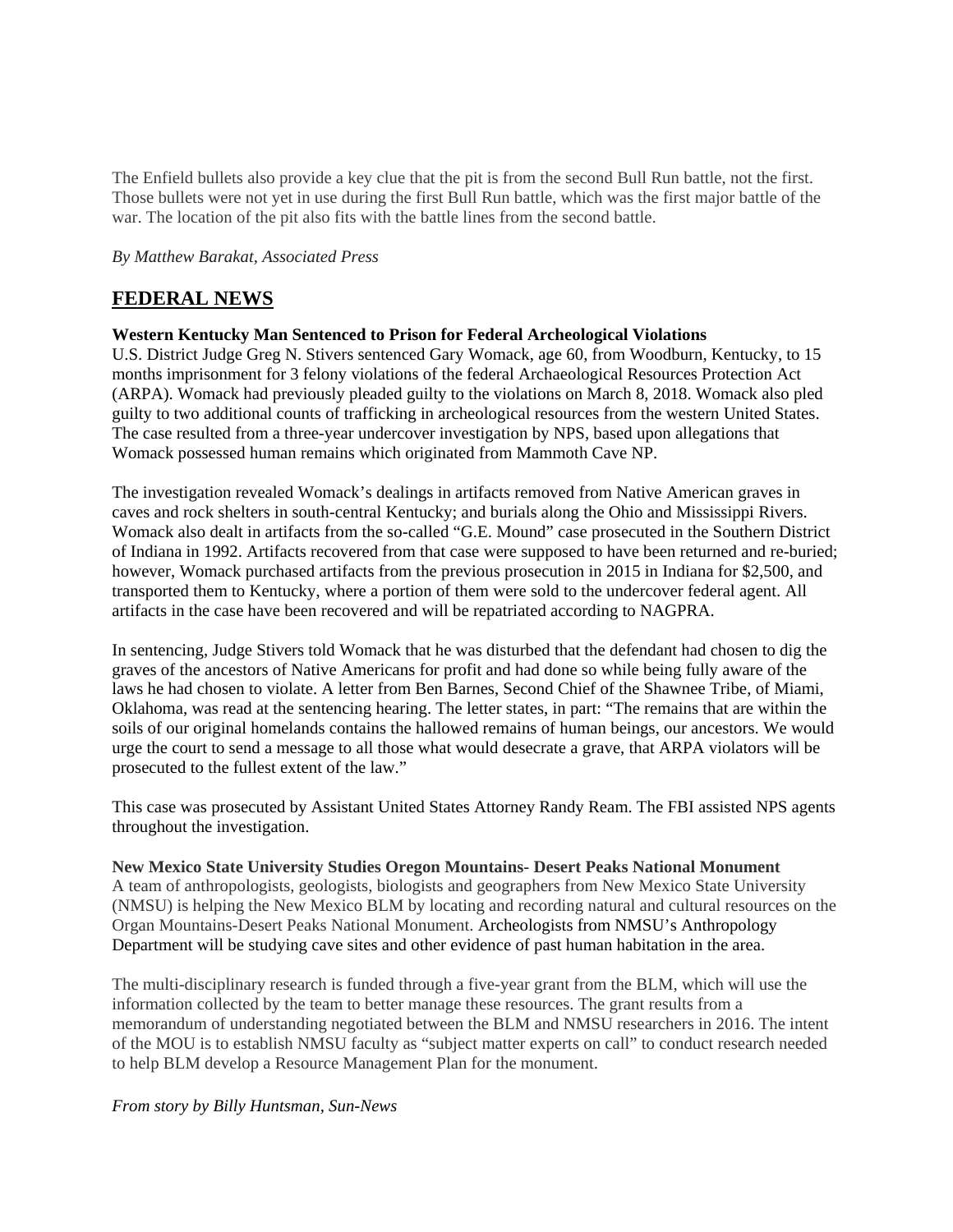#### **US Tribe Displays Artifacts Loaned from London**

Tribal artifacts held by the British Museum in London for nearly 120 years are being returned to a Native American tribe for an exhibit at its own museum — a facility the tribe expanded and upgraded in part to reclaim these pieces central to its heritage. The 16 objects will go on display in the "Rise of the Collectors " exhibit at the Chachalu Tribal Museum & Cultural Center, after a decades-long campaign by the Confederated Tribes of the Grand Ronde to bring them back from Europe.

The artifacts were collected by the Reverend Robert W. Summers, an Episcopal minister who bought them from tribal members in the 1870s and sold them to a colleague. The colleague later gifted the objects to the British institution. The exhibit also includes basketry collected by Andrew Kershaw, who worked on the reservation in the 1890s as a doctor and agent for the BIA.

The Confederated Tribes of the Grand Ronde wanted the objects back permanently but worked out an initial yearlong loan because a full return of items from the British Museum requires parliamentary action. The exhibit is a first step to more collaboration between the Grand Ronde and the British Museum.

*From story by Gillian Flaccus, Associated Press*

### **The Federal Archeologist's Bookshelf**



Climate change and the deteriorating archaeological and environmental archives of the Arctic

Jorgen Hollesen, Martin Callanan, Tom Dawson, Rasmus Fenger-Nielsen, T. Max Friersen, Anne M. Jensen, Adam Markham, Vibeke V. Martens, Vladimir V. Pitulko & Marcy Rockman **Antiquity** Vol. 92: 573-586.

The cold, wet climate and remoteness of the Arctic has led to extraordinary preservation of archeological sites and materials. Since the 1980s, however, the Arctic has warmed at a rate of more than twice the global average, threatening the integrity of these sites. Rising air temperatures, permafrost thaw, fluctuations in precipitation, melting glaciers and rising sea levels are just some of the changes affecting the natural system and causing physical and chemical damage to archeological resources.

To this list, the authors add coastal erosion caused by the lengthening of open-water periods from sea-ice decline and increase in the frequency of major storms. Coastal erosion is a wide-spread threat to sites, as prehistoric Arctic lifeways were predominantly coastal. Permafrost thaw promotes microbial activity which can actually raise soil temperatures and accelerate decomposition triggered by thawing. Vegetation increase as boreal forests expand into the Arctic challenge identification of new sites, while increased accessibility to Arctic areas promotes both tourism and exploitation, both with potential negative impacts on archeological sites.

The authors suggest that new methods to detect and quantify site changes on a regional scale must be developed, and point to the use of drones as a potential avenue for data collection. They also note that the existing mechanisms for response to climate change are inadequate and that conventional science funding models are insensitive to the rate at which sites in the Arctic are being destroyed. Effective methods of evaluating the significance and potential of sites in order to prioritize needs is a critical tool to be developed.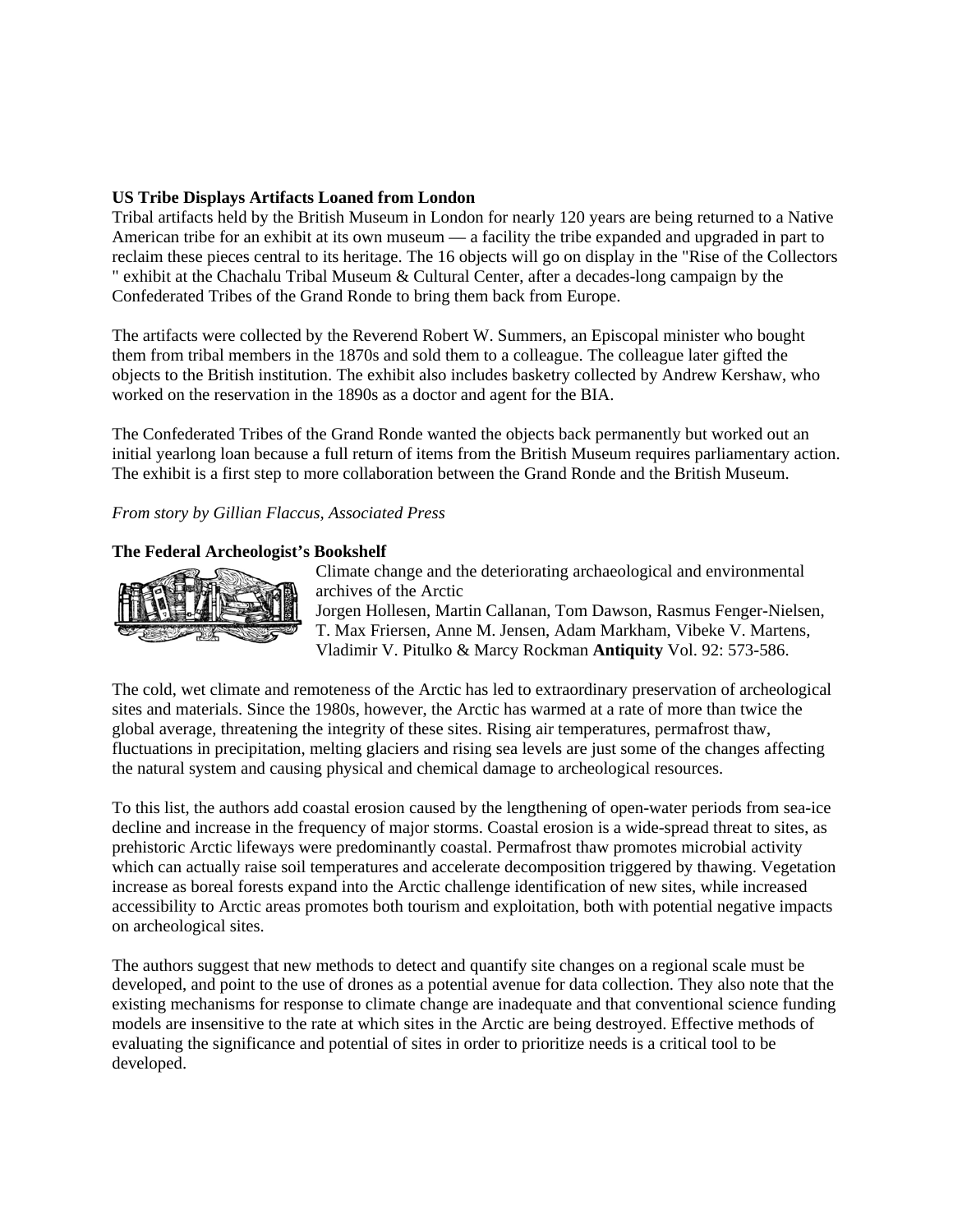The NPS Climate Change Response Program is cited as one initiative to address the effects of climate change on cultural resources. The authors argue, however, that no single regional or national agency can marshal the resources to support a large scale sustained response to the threats that climate change poses to archeological sites in the Arctic and other areas. International and inter-agency coordination will be needed to share expertise and resources.

# **GRANTS AND TRAINING**

### **Two Internships at Chaco Culture National Historical Park**

Chaco Culture NHP is accepting applications for two internship positions. The selected applicants will work two separate three month appointments from November 1, 2018 through January 31, 2019 and February 1, 2019 through April 30, 2019. The intern's primary role will be with the interpretation division. Duties will include fee collection and interpretive program development. The intern will also help the park look for opportunities to reach Native communities either through park based or outreach programs. Upon completion of the internship, the candidate will be required to present a synopsis of their experience to youth groups within their own community. This could include a Power Point or other type of multi-media public presentation.

The park is seeking applications from Native youths. The candidates must have a high school diploma. The selected candidate must pass a federal background investigation. The candidate will be required to work weekends and holidays. The park is closed on Thanksgiving, Christmas Day, and New Year's Day. The intern must possess a valid driver's license. Having a personal vehicle is not required but highly recommended.

These internships are being funded by the Friends of Chaco. Applicants will need to identify the three month appointment of their preference. Each intern will receive housing, a uniform allowance, and a \$150 a week stipend. Please note that the interns are not Friends of Chaco employees; stipends are awards rather than wages. Taxes are not withheld, nor are social security contributions made on your behalf. These funds may be taxable, however, so consult a tax preparation professional if you have questions.

To apply, submit a resume and cover letter by email directly to Hilary Grabowska at [hilary\\_grabowska@nps.gov.](mailto:hilary_grabowska@nps.gov) Applicants can also send materials to Chaco Culture NHP, ATTN: Friends of Chaco Internship, PO Box 220, Nageezi NM 87037. Applications must be received by July 31, 2018.

**Contact:** Hilary Grabowska, 505 786-7014 ext. 261; Nathan Hatfield at 505 786-7014 ext. 263.

#### **New Database on Archeological Ethics Available**

Archaeologicalethics.org is a comprehensive, searchable database of resources on ethics in archeology. It includes published literature, course descriptions and syllabi, blogs and blog posts, organizational ethical statements, and other online resources. The database is provided to the archeological community by the Register of Professional Archaeologists (the Register) and the Chartered Institute for Archaeologists (CIfA) to proactively strengthen ethical behavior in professional practice.

This database is an ongoing project by the Register and CIfA. The goal of the database is to bring together sources on archeological ethics in a single place for the use of students, researchers, and professional archeologists. The archeological ethics database includes over five hundred sources relating to ethics in archeology.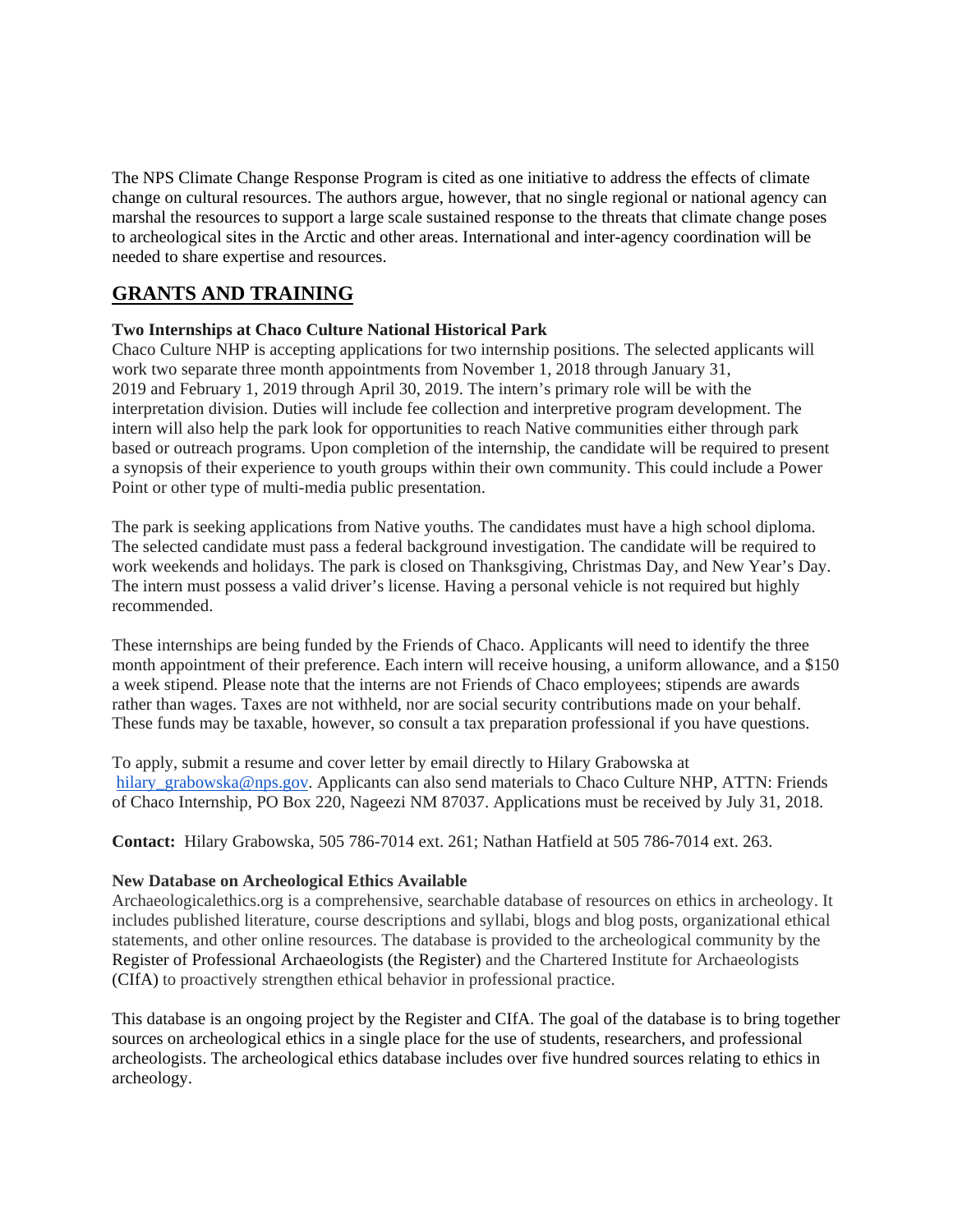To access the database, go to http://archaeologicalethics.org/

## **SLIGHTLY OFF TOPIC: Scholars Solve Mystery of Oregon Coast's 'Beeswax Wreck'**

For centuries, beeswax and Chinese porcelain have washed ashore on Nehalem Spit, on the north Oregon Coast. Now, archival and archeological evidence point to the *Santo Cristo de Burgos*, a 17th-century Manila galleon owned by the kingdom of Spain, as the mysterious vessel commonly known today as the "Beeswax Wreck."

Stories of a shipwreck are known from the earliest days of Euroamerican presence in the Pacific Northwest, as fur traders and explorers learned from American Indians that a large ship had wrecked on Nehalem Spit, with survivors and cargo that included beeswax. The stories captivated treasure-hunters who searched for a century and a half on nearby Neahkahnie Mountain and the adjacent beaches.



This piece of beeswax, discovered on the beach near Manzanita, Oregon, is believed to have washed ashore from a galleon that wrecked in the late 1600s off the Oregon coast. The beeswax was to be used, by order of the Pope, to make candles for churches in New Spain. (Photo from Pacific Northwest News.)

But which ship was it? The archeologist-led team of the Beeswax Wreck Project used geology, archeology, porcelain analysis, and documentation from Spanish archives to pinpoint the ship's likely identity. Beeswax stamped with Spanish shippers' marks confirmed the wreck's origin, and patterns on Chinese porcelain sherds allowed researchers to narrow the date range.

The Spanish Manila galleon trade was the first global network, and close to 300 galleons left the Philippines for Acapulco carrying Asian goods during its 250-year span. The Project determined that the Beeswax Wreck was one of two galleons that vanished without a trace: the *Santo Cristo de Burgos*, which sailed in 1693, or the *San Francisco Xavier*, which left Manila in 1705. Mapping the location of beeswax deposits allowed Project members to assert with confidence that the ship almost certainly wrecked before the 1700 Cascadia earthquake and tsunami.

Cameron La Follette and her team of archivists then undertook wide-ranging research in the archives of Spain, the Philippines, and Mexico to locate all available information about the *Santo Cristo de Burgos* of 1693. They discovered the history of the ship's captain, Don Bernardo Iñiguez del Bayo; a complete crew and passenger list; and important facts about the cargo. Researchers now know that the *Santo Cristo de Burgos* was carrying 2.5 tons of liquid mercury. If the wreck is located, testing for mercury will provide confirmation of the ship's identity.